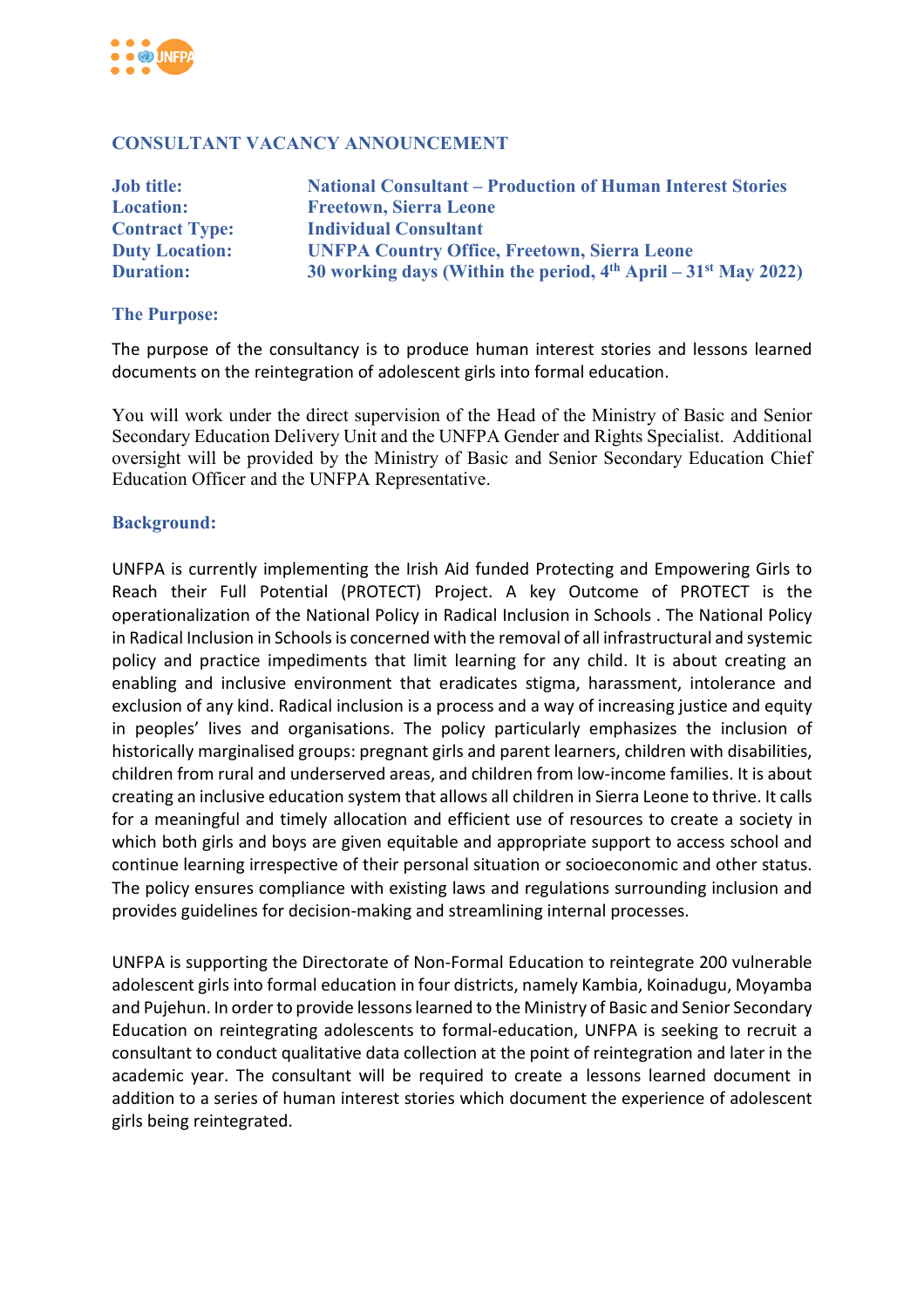

It is expected that this consultancy will be delivered in Freetown, with travel to Kambia, Koinadugu, Moyamba and Pujehun with the following deliverables:

- Ten (10) human Interest Stories detailing the experience of project participants-  $1<sup>st</sup>$ of May 2022
- Lessons learned document and recommendations for future programming- $31^{st}$  h of May 2022

Deliverables should be submitted electronically to the Ministry of Basic and Senior Secondary Education and UNFPA

## **Monitoring and progress control:**

The consultant will be required to have progress briefing meetings with relevant actors within the Ministry of Basic and Senior Secondary Education and UNFPA every week*.*

## **Qualifications and Experience:**

*Education:* 

- A master's degree in development studies, public health, education or similar
- 5 years of professional experience working in monitoring and evaluation or research

### *Desirable:*

- Previous experience working with adolescents, particularly vulnerable adolescent girls in Sierra Leone or a similar context
- Prior experience working with the UN and/or the Ministry of Basic and Senior Secondary Education
- Fluency in one or more Sierra Leonean language
- Experience in most significant change story methodology
- Fluent in Krio

### **Language and other competencies:**

- Proficient in spoken and written English
- Excellent writing, interpersonal and communication skills
- Proficient in use of Microsoft applications

### **Required Competencies:**

| $\bullet$<br>• Demonstrating commitment to<br>UNFPA and the UN system,<br>programme effectiveness<br>• Embracing cultural diversity,<br>• Embracing change<br>of knowledge and information<br>• Facilitating quality programmatic results | <b>Values:</b><br>• Exemplifying integrity, | <b>Functional Competencies:</b><br>Strategically positioning UNFPA programme<br>• Providing conceptual innovation to support<br>• Generating, managing and promoting the use |
|-------------------------------------------------------------------------------------------------------------------------------------------------------------------------------------------------------------------------------------------|---------------------------------------------|------------------------------------------------------------------------------------------------------------------------------------------------------------------------------|
|-------------------------------------------------------------------------------------------------------------------------------------------------------------------------------------------------------------------------------------------|---------------------------------------------|------------------------------------------------------------------------------------------------------------------------------------------------------------------------------|